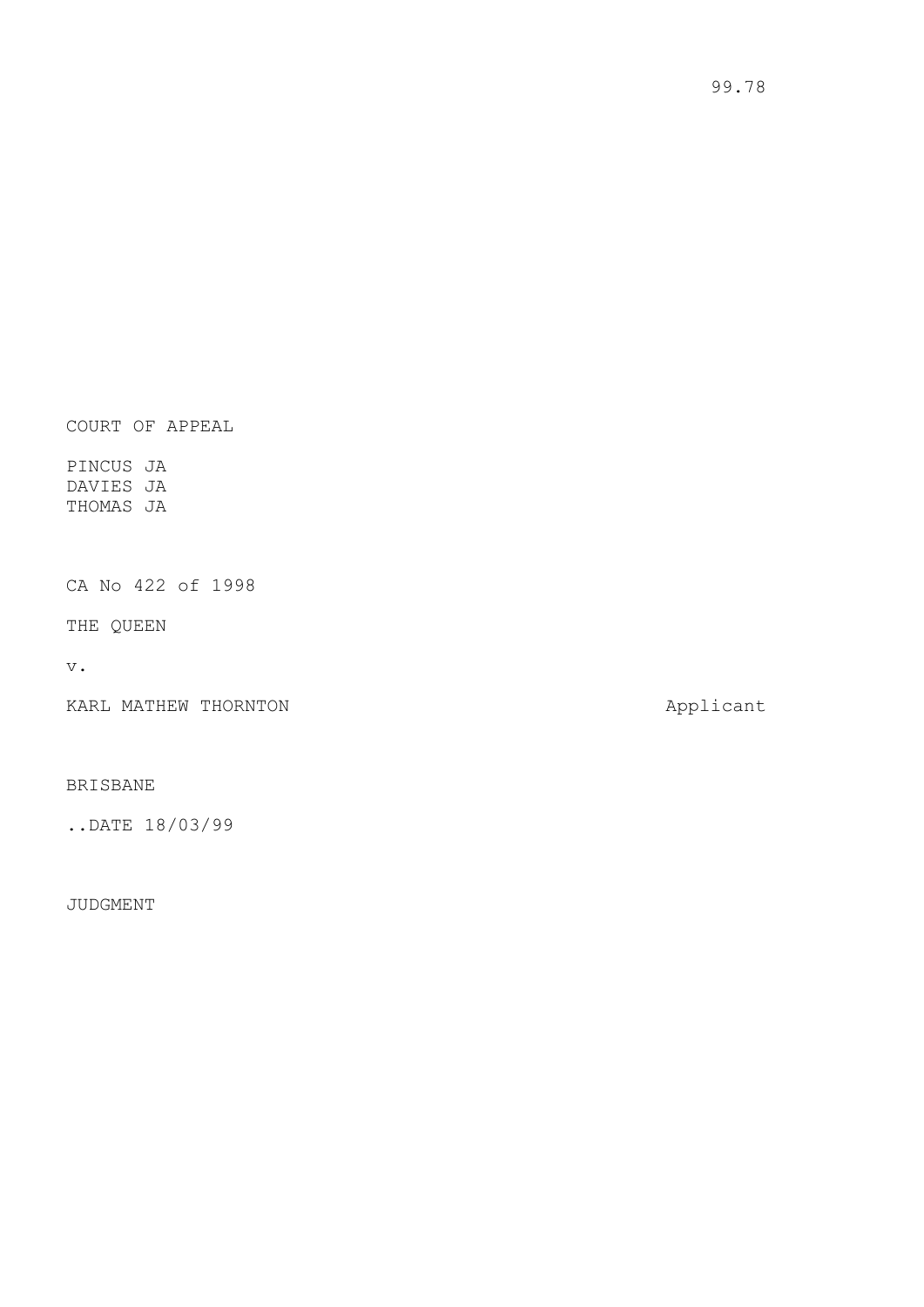DAVIES JA: The applicant was sentenced in the District Court on 22 October last on the plea of guilty on one count of armed robbery in company, one of entering premises with intent, one of deprivation of liberty, three of wilful damage and two of breaking and entering premises and committing an indictable offence therein.

He was sentenced to five years imprisonment for the first of those offences, two years imprisonment for the second, two years imprisonment for the third, three months imprisonment for each of the counts of wilful damage and two years imprisonment on each of the counts of breaking and entering and committing an indictable offence. All sentences were concurrent.

The learned sentencing Judge concluded that 236 days already spent in custody be time served under the sentences.

The principal offences and some of the subsidiary offences were committed on the night of 26 February 1998. The applicant and his two co-offenders entered a Red Rooster Store at Labrador on the Gold Coast after it had closed. Three staff members were cleaning the store. The offenders were all armed, the applicant carried a machete, one of his co-offenders carried a crowbar and the other a replica pistol. Each was masked and wore dark clothing.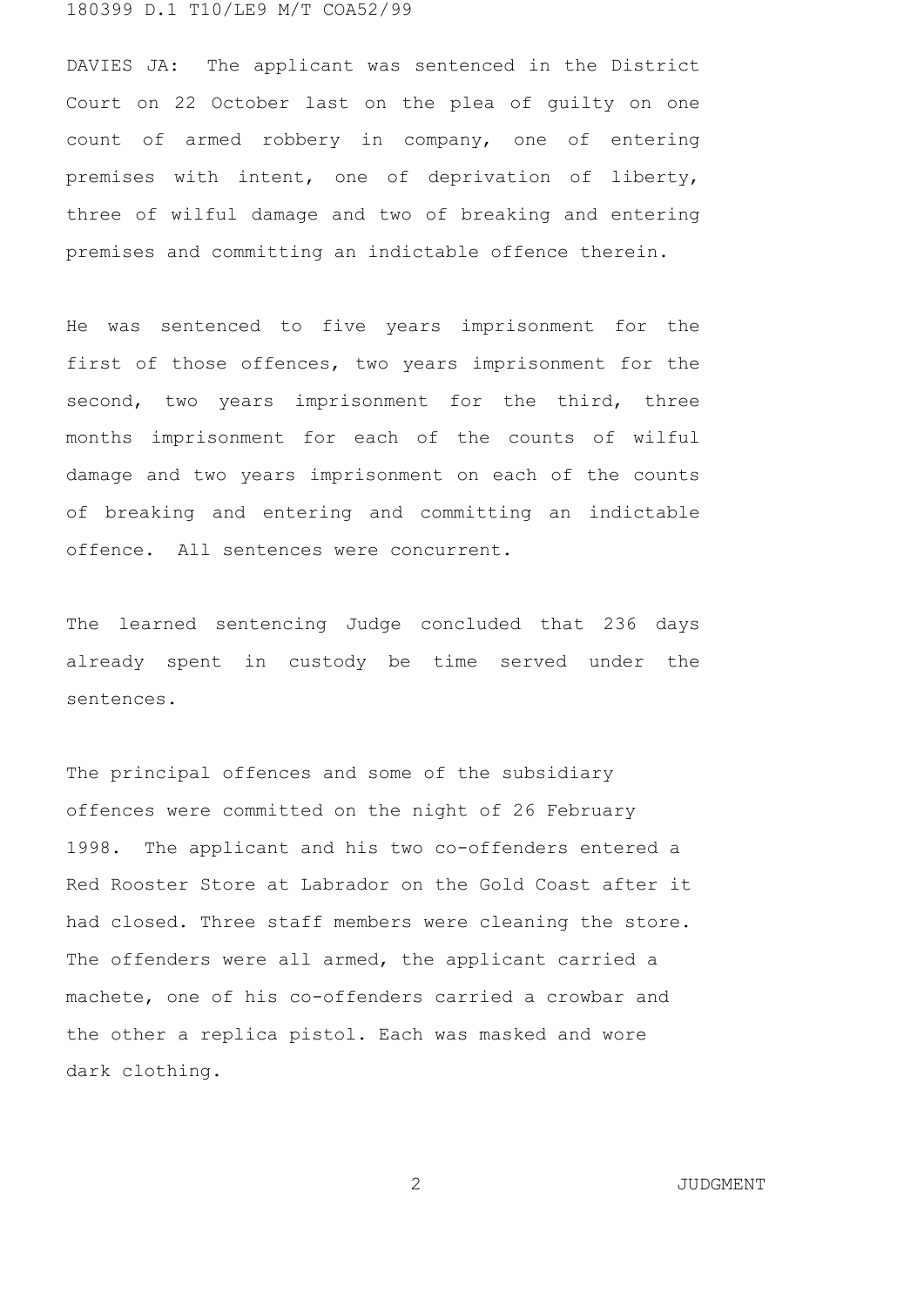To enter the store they broke a lock on the rear gate and opened the screen door. Once inside they tied up one of the staff members, a young boy of only 14, and ordered the female assistant manager to open the safe.

After some difficulty she did so and \$800 was taken from the safe. She was also then bound up. A number of personal items were also taken, these included cash transaction cards and an engagement ring valued at \$2,500.

The offenders then left. They were soon apprehended because someone had taken the number of the car in which they escaped. This was traced to the applicant. The police searched the applicant's residence and found clothing and weapons consistent with those used in the robbery. They also found property which the applicant had stolen during the commission of the two break and enter offences referred to earlier. He told the police in respect of each of those that he had smashed a window to enter premises and disabled an alarm system. The property stolen in each case was worth over \$8,500.

The applicant in this Court today for the first time says that he did not steal that property, that he was not the thief but a receiver of the goods and that he told the police he was the thief because he did not want to get the owner of the house into trouble.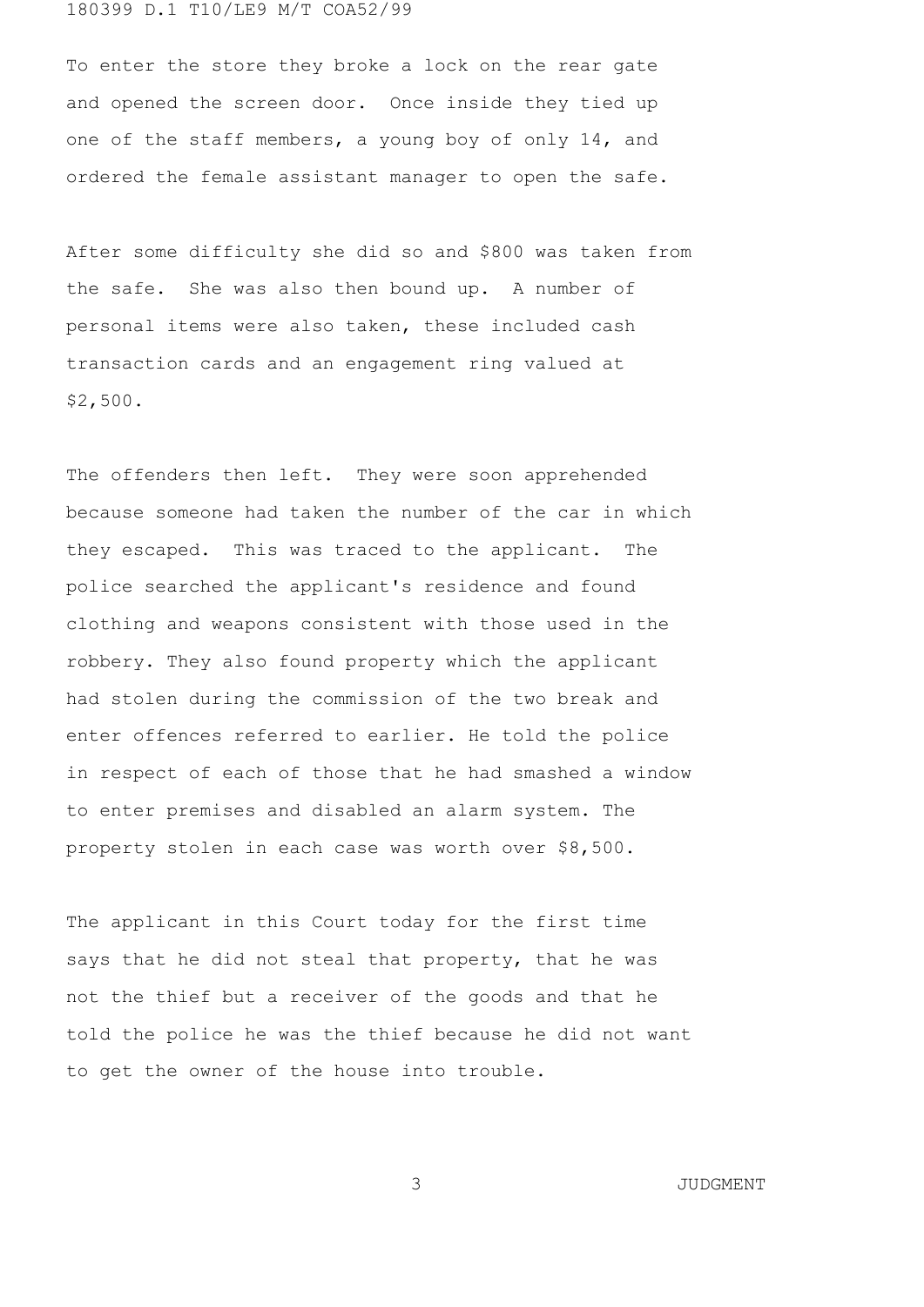That is an inherently incredible story and in any event in my view we should disregard it with his having pleaded guilty and having told the police what I have just related.

The applicant was 24 years of age when he committed these offences and nearly 25 at the time he was sentenced. He has quite a substantial criminal history although most of it involves motor vehicle offences and minor drug offences. However he has been convicted on a number of occasions for offences involving dishonesty.

In 1990 he was convicted on two occasions of breaking and entering with intent and one of receiving. In 1991 he was convicted on two occasions of breaking and entering with intent, one of possession of car breaking implements and one of stealing.

In 1992 he was sentenced to imprisonment for the first time receiving an 18 months sentence for possession of amphetamine with intent. He received another 18 month sentence in 1994 for burglary and some smaller concurrent sentences for possession of cannabis.

Again in 1995 he was convicted twice for burglary but on both occasions he received probation. He makes the point today that the last of these offences was three years ago and committed in Western Australia but he came here to get away from the company in which he got into trouble and that some account should be taken of the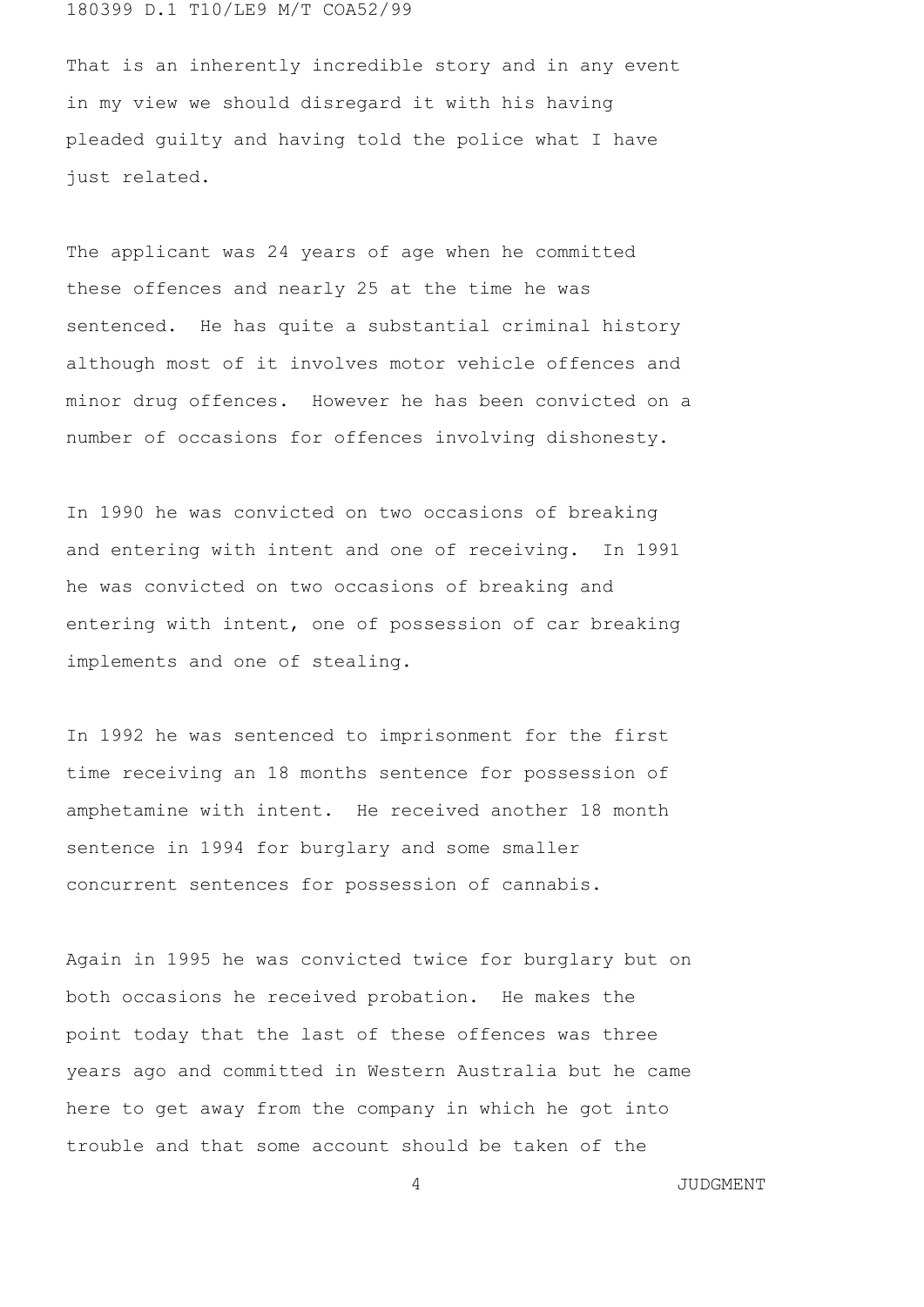fact that it has been three years or so without committing an offence.

It must be said however that it appears that neither probation nor short terms of imprisonment seem to have any deterrent effect on the applicant.

The armed robbery offence was as the learned sentencing Judge noted premeditated, it involved weapons and was committed in company at night-time. His Honour noted the prevalence of these offences in the area in which he sat and rightly thought that general deterrence was a relevant factor in the sentencing process.

Of the three employees of the Red Rooster Store, two of them, a young woman and the boy to whom I have already referred, continue to have psychological problems in consequence of their experiences on the night of the robbery.

The main complaint of the applicant here appears to be that he did not receive a recommendation for early parole because of his guilty plea. However the learned sentencing Judge took into account the guilty plea and said so but he took it into account in reduction of a sentence which he imposed.

The respondent has submitted that a sentence of seven years would have been appropriate or at least well within range and that consequently a sentence of five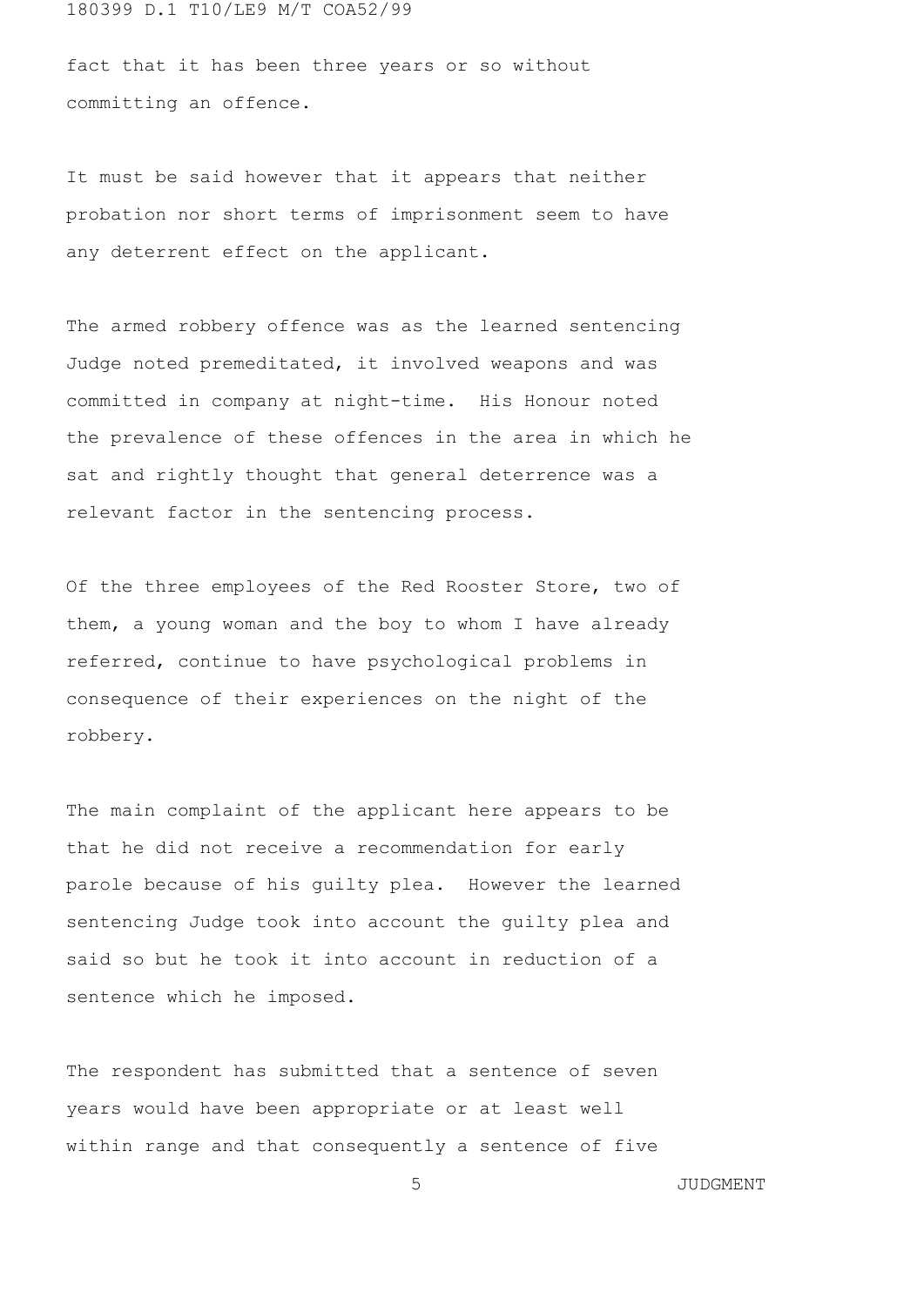years having regard to the guilty plea and any other matters which might be taken into account is also within range.

The only other point which appeared at first glance to be of some substance raised by the applicant here was that there was a disparity between the sentence imposed on him and that of one of the co-offenders who was being sentenced who received a sentence of three years and nine months.

However there were two substantial factors which shows that there was no disparity in the sentences. One is that the co-offender had little or no previous criminal history and the other perhaps even more important matter is that he gave the police information which assisted them.

For the reasons I have mentioned I cannot be satisfied that having regard to the comparable cases referred to as those with which we are familiar that a sentence of seven years would have been outside the range of a sound discretionary judgment and that consequently a sentence of five years having regard to the matters which should be taken into account in the applicant's favour is outside that range.

I would therefore refuse the application.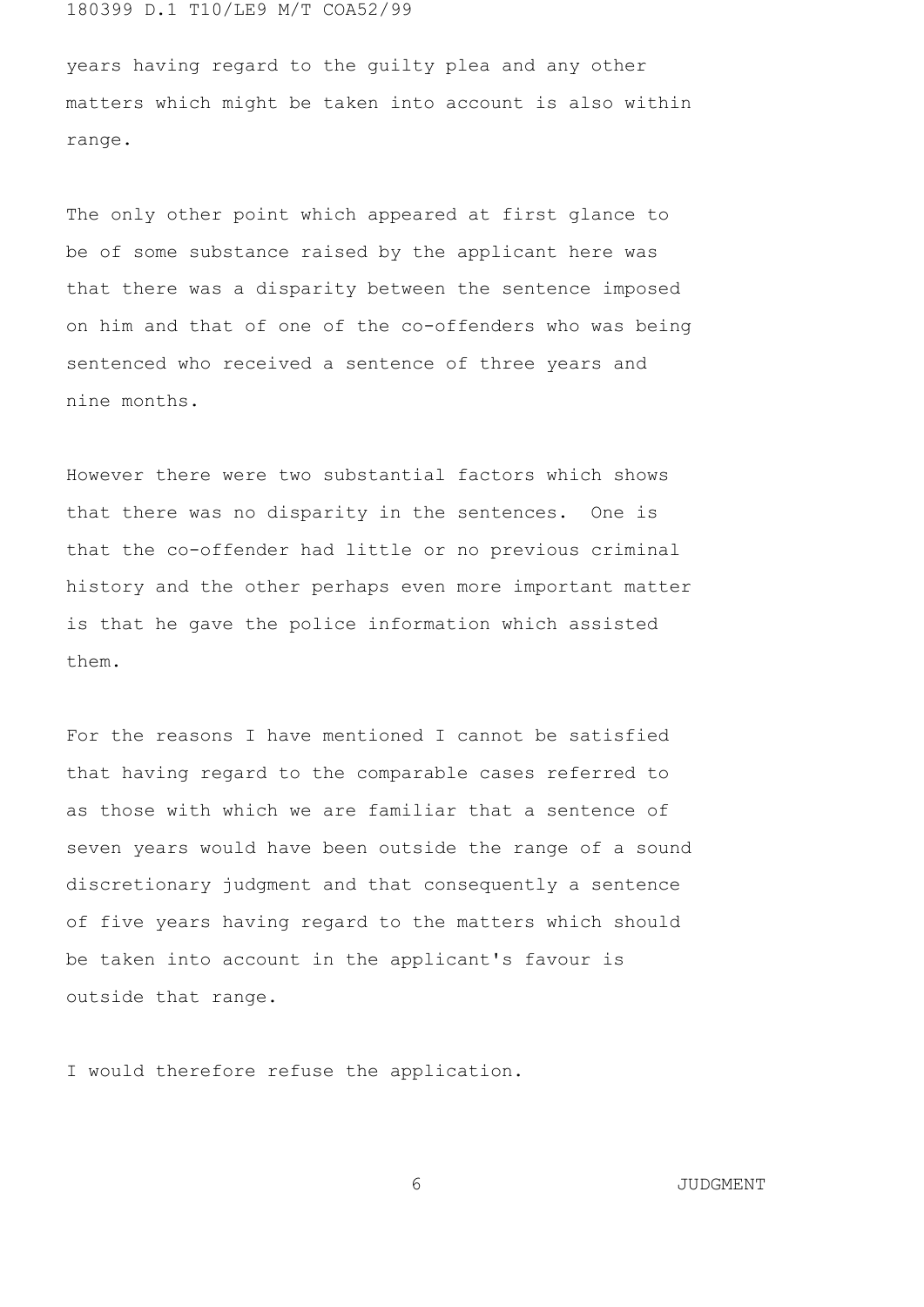PINCUS JA: A submission was made by counsel for the Crown that the sentence imposed was too light in one respect, in that the applicant had the benefit of a declaration that a period of 236 days spent in custody was part of the sentence already served. Counsel suggested that the period should have been less than 236 days. However, the Attorney-General has not appealed against the sentence.

Counsel also submitted that perhaps the Corrective Services Commission could have authority to correct what he asserted was an error in the Judge's order. To the best of my knowledge the Corrective Services Commission has no authority to keep people in gaol a day longer than is ordered by the Court and certainly none has been referred to. If the Commission had such authority it would be an alarming position.

Apart from that comment I wish to add nothing to what has been said by Mr Justice Davies about the matter. I agree with His Honour's reasons and with the order which His Honour proposes.

THOMAS JA: I agree with the observations made by Mr Justice Davies and with the further observations of Justice Pincus.

PINCUS JA: The order of the Court is application refused.